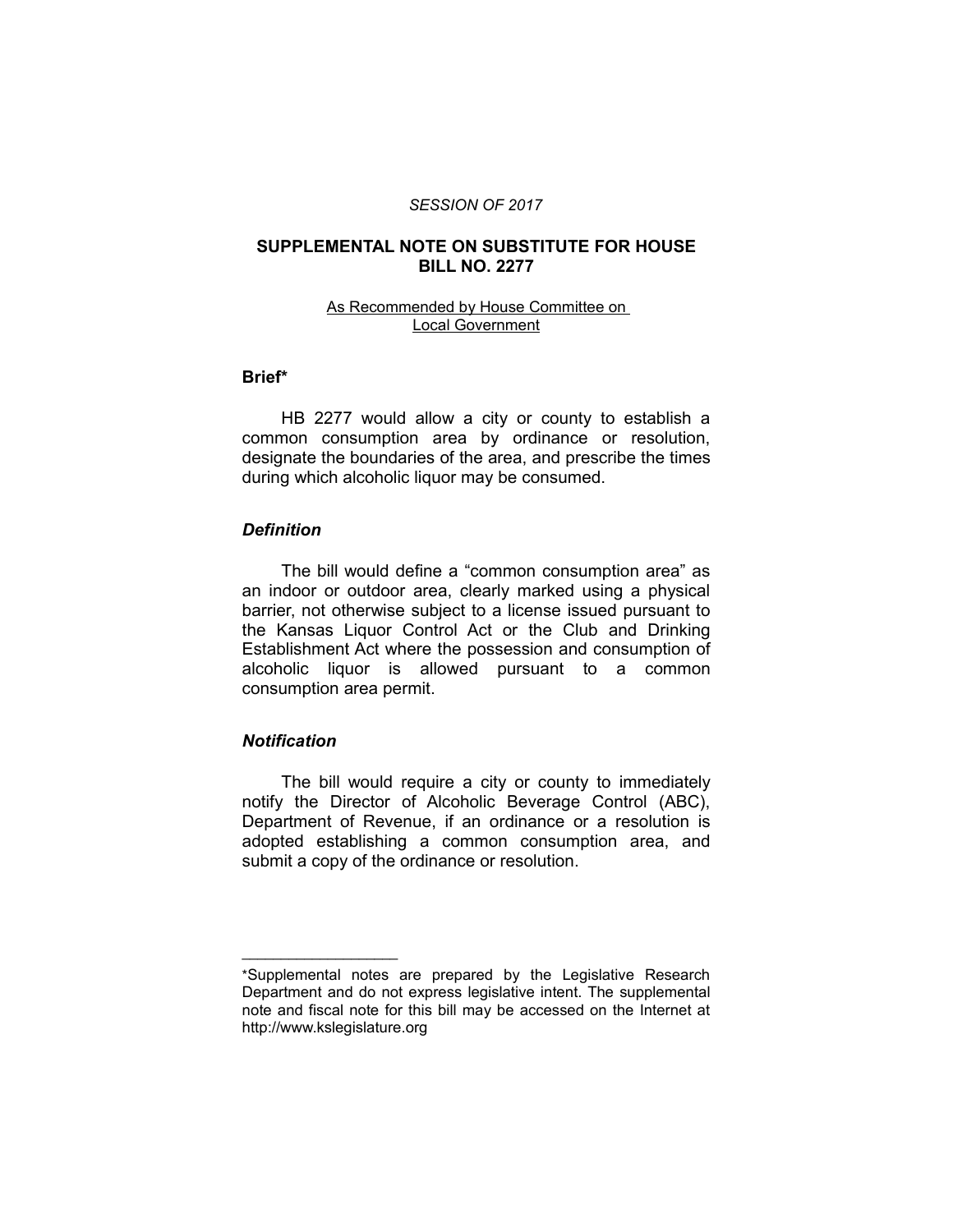# *Common Consumption Area Permit Overview*

The Director of ABC would be allowed to issue a common consumption area permit, which allows for the consumption of alcohol in any area designated by such permit, to the city or county, or any one person who is a Kansas resident or an organization whose principal place of business is in Kansas and has been approved by the respective city or county, in accordance with the rules and regulations adopted by the Secretary of Revenue. Applications for a common consumption area permit would be submitted to the Director of ABC and would be subject to the following requirements:

- A copy of any ordinance or resolution establishing a common consumption area must be submitted;
- A non-refundable permit fee of \$100 must accompany the application, and all such fees must be remitted to the State Treasurer and deposited in the State General Fund; and
- Permits are to be issued for a period not to exceed one year, and are not transferable or assignable.

The bill would allow any licensee adjacent to or located within a common consumption area to request permission, using forms prescribed by the Director of ABC, to participate in a common consumption area for the duration of the common consumption area permit. If permission is received, the licensee may allow its legal patrons to remove alcoholic liquor purchased from the licensee into the common consumption area if the beverage is served in a container that displays the licensee's trade name, logo, or other identifying mark unique to the licensee.

# *Liability*

The bill would specify that each licensee within a common consumption area shall be liable for violations that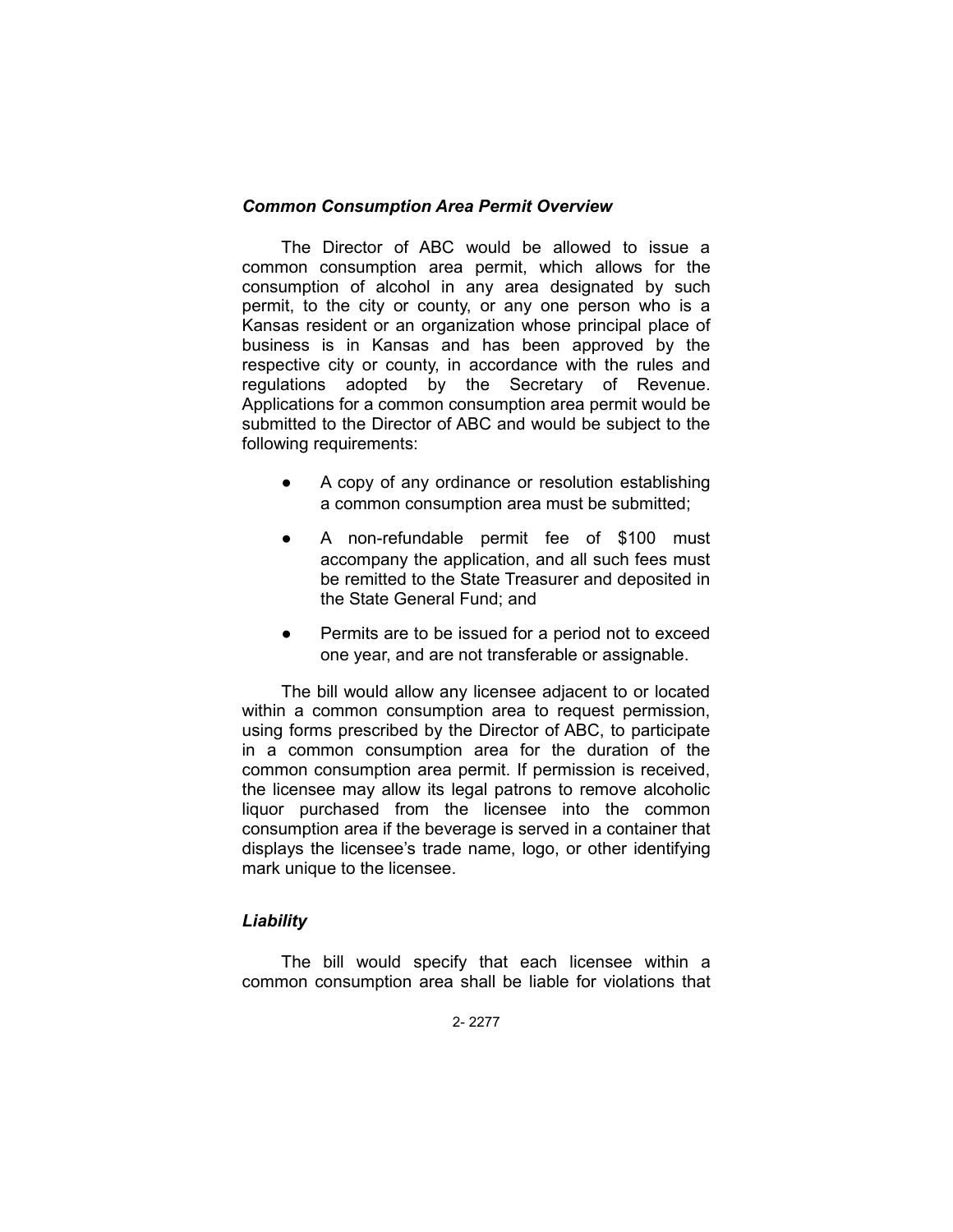occur on their premises, and each common consumption area permit holder shall be liable for violations that occur off the licensee's premises but within the common consumption area identified by the permit. Additionally, no permit holder shall allow a person to remove any open container from the boundaries of the common consumption area.

The bill would also allow an individual to consume alcohol in an area designated by a city or county on public streets, alleys, roads, sidewalks, or highways located within a common consumption area, and prohibit alcohol consumption in vehicles located in common consumption areas. Finally, the bill would allow for the consumption of alcohol within a common consumption area located on public or private property.

# **Background**

The bill was introduced by the House Committee on Local Government at the request of a representative of the City of Lenexa. In the House Committee hearing, a representative of the City of Lenexa and a representative of the League of Kansas Municipalities (LKM) testified in support of the bill. Written-only proponent testimony was submitted by the Lenexa Chamber of Commerce and a Lenexa business owner. Proponents stated creating a place for citizens to enjoy others' company and to participate in civic, cultural, and social life is part of Lenexa's Vision 2030 plan and the City intends to accomplish these goals by constructing the Lenexa Public Market, an economic hub for the community that will contain a common consumption area. Additionally, the LKM representative stated the common consumption area is a new concept that will require a limited change to law pertaining to controlling alcohol sales to achieve the necessary flexibility to establish such areas.

The Director of ABC and a representative of the Kansas Licensed Beverage Association (KLBA) provided neutral testimony on the bill. Each representative expressed